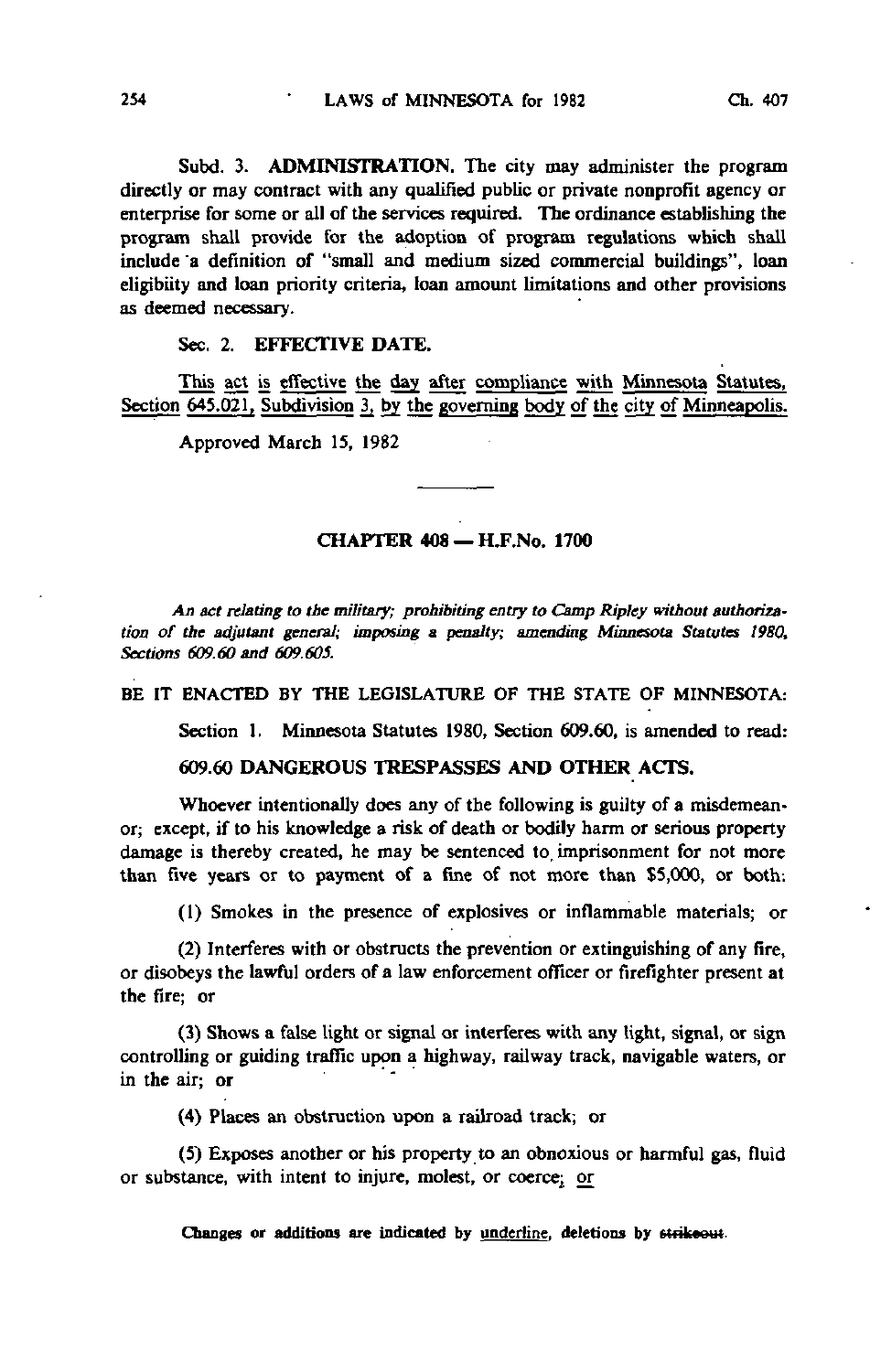(6) Without authorization of the adjutant general enters or is present upon the Camp Ripley military reservation in an area posted by order of the adjutant general as restricted for weapon firing or other hazardous military activity.

Sec. 2. Minnesota Statutes 1980, Section 609.605, is amended to read:

609.605 TRESPASSES AND OTHER ACTS.

Whoever intentionally does any of the following is guilty of a misdemeanor:

(1) Smokes in a building, area, or common carrier in which "no smoking" notices have been prominently posted, or when requested not to by the operator of the common carrier; or

(2) Trespasses or permits animals under his control to trespass upon a railroad track; or

(3) Permits domestic animals or fowls under his control to go upon the lands of another within a city; or

(4) Interferes unlawfully with any monument, sign, or pointer erected or marked to designate a point of a boundary, line or a political subdivision, or of a tract of land; or

(5) Trespasses upon the premises of another and, without claim of right, refuses to depart therefrom on demand of the lawful possessor thereof; or

(6) Occupies or enters the dwelling of another, without claim of right or consent of the owner or the consent of one who has the right to give consent, except in an emergency situation. As used in this clause, "dwelling" means the building or part of the building used by an individual as a place of residence on either a full-time or a part-time basis. The dwelling may be part of a multidwelling or multi-purpose building, or a mobile home as defined in section 168.011, subdivision 8; or

(7) Enters the premises of another with intent to take or injure any fruit, fruit trees, or vegetables growing thereon without the permission of the owner or occupant; or

(8) Refuses the request of the operator of a public conveyance to either pay the required fare or leave the conveyance; or

(9) Takes any animal on a public conveyance without the consent of the operator; or

(10) Without the permission of the owner, tampers with or gets into or upon a motor vehicle as defined in section 609.55, subdivision 1, or rides in or upon such motor vehicle knowing it was taken and is being driven by another without the permission of the owner; or

Changes or additions are indicated by underline, deletions by strikeout.